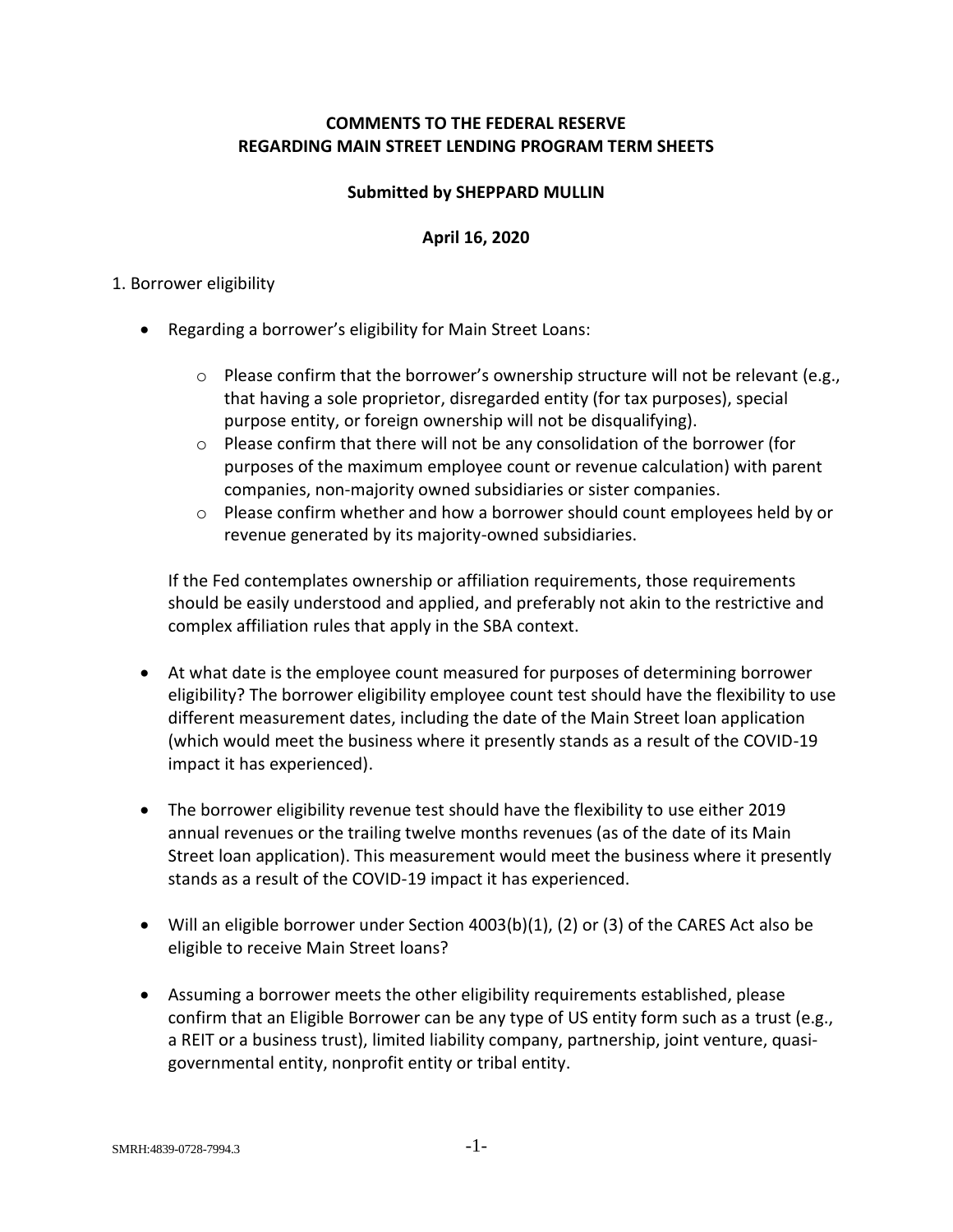## 2. Lender and Loan eligibility

- A significant number of the target businesses for the Main Street Loan program access credit from non-Eligible Lenders. Completely excluding non-Eligible Lenders from the Main Street Loan program will significantly hamper the program's impact on the target market. To increase accessibility of the Main Street Loan program in a manner that balances the Fed's other considerations, please consider the following changes:
	- $\circ$  An otherwise Eligible Loan should not be tainted because some or all of it passes through a non-Eligible Lender. Instead, consider eliminating or deemphasizing the identity of the underlying loan originator so long as an Eligible Lender leads the expanded loan (which loan would be subject to the collateral sharing requirements described in the term sheets). However, if the Fed chooses not to eliminate the Eligible Lender origination requirement entirely, it should, at a minimum, loosen the requirement by allowing the following loans as Eligible Loans in the Main Street Expanded Loan Facility:
		- A loan that was originated by a non-Eligible Lender but was assigned in whole or in part to an Eligible Lender.
		- A loan that was originated by a syndicate of lenders that includes one or more non-Eligible Lenders and one or more Eligible Lenders.
		- A loan that was originated by an Eligible Lender that syndicated or assigned some or all of that loan to a non-Eligible Lender.
	- $\circ$  Similarly, please clarify the rules that apply to lender roles after a Main Street New Loan or Main Street Expanded Loan is funded such as:
		- Allowing either an Eligible Lender or a non-Eligible Lender to acquire an assignment or participation interest in a Main Street New Loan or Main Street Expanded Loan.
		- Allowing loan servicing responsibilities to be performed only by another Eligible Lender
		- Confirming that the SPV's 95% risk participation in each Main Street New Loan or Main Street Expanded Loan is an undivided interest such that an assignment by an Eligible Lender of all or a portion of its loan will include a ratable assignment of the 95% risk participation.

3. Loan approval and closing/ Role of SPV.

- To increase certainty and reduce transaction costs in the application process (which will increase overall accessibility of the Main Street Loan program):
	- $\circ$  The term sheets seem to describe underwriting standards in the form of the Eligible Loan definition, the collateral requirements (applicable to the Main Street Expanded Loan Facility), and the loan repayment and priority restrictions.

.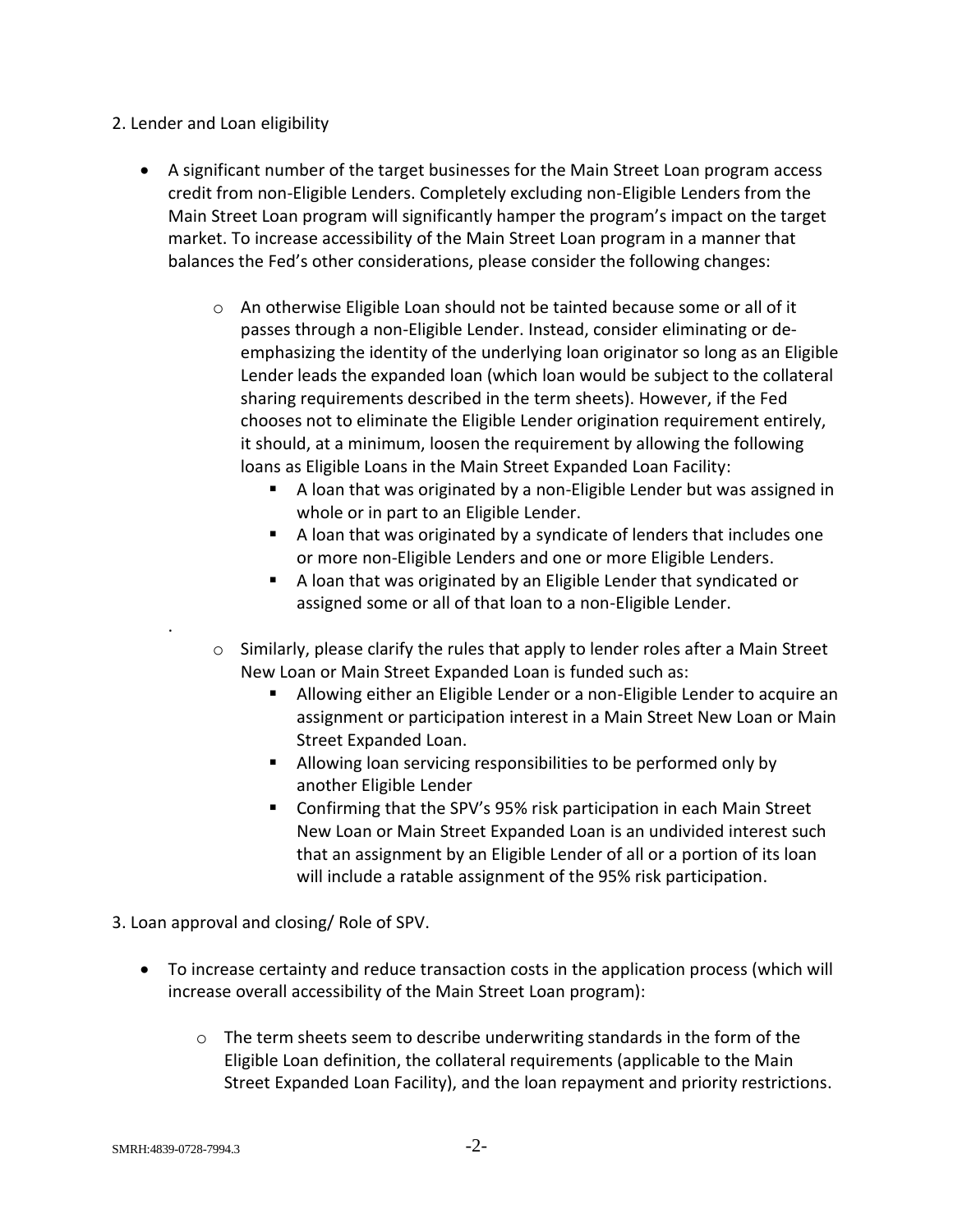However, it is highly likely that lenders will apply their own additional underwriting standards to the Main Street Loan program. To promote predictability, efficiency and accessibility of the Main Street Loan program, the term sheets and related Fed and Treasury public guidance should clearly articulate the Main Street Loan program underwriting standards and consider what incentives or support the Fed and Treasury can provide to encourage lenders to exclusively use those underwriting standards. The Fed and Treasury should consider that the same need exists for underwriting standards to smooth the borrower's process for obtaining consent from those existing lenders needed in order for the Main Street Loan to proceed.

- $\circ$  Lenders and borrowers otherwise should be allowed to prepare and negotiate the loan document on their own terms.
- o What will the finalization process be for the loan closing, e.g., would the borrower and lender send finalized documents to the SPV for funding and what would be the expected timing for loan funding?
- It is important for the parties to understand what consent rights the SPV will retain under its participation agreement after the Main Street loan has been funded. Would those consent rights be limited to:
	- o increasing the Main Street principal loan amount
	- $\circ$  changing the maturity date
	- o extending the principal or interest holiday
	- o reducing the interest rate
	- $\circ$  allowing proceeds to be used to repay or refinance pre-existing loans or lines of credit
	- $\circ$  allowing the borrower to repay other debt of equal or lower priority with the exception of mandatory principal repayments
	- $\circ$  releasing collateral without a corresponding principal repayment of the senior debt secured by such collateral (except, for purposes of the Main Street Expanded Loan Facility, as otherwise agreed in an Eligible Loan prior to April 8, 2020)
	- $\circ$  changing or waiving the compensation, stock repurchase or capital distribution restrictions.
- A related matter to clarify is the degree of flexibility that the private lenders will have in dealing with the borrower in a post-default workout or restructuring situation.

#### 4. Maximum Loan Size

• For purposes of the maximum loan size calculation, debt should be defined as senior debt for borrowed money only and expressly exclude: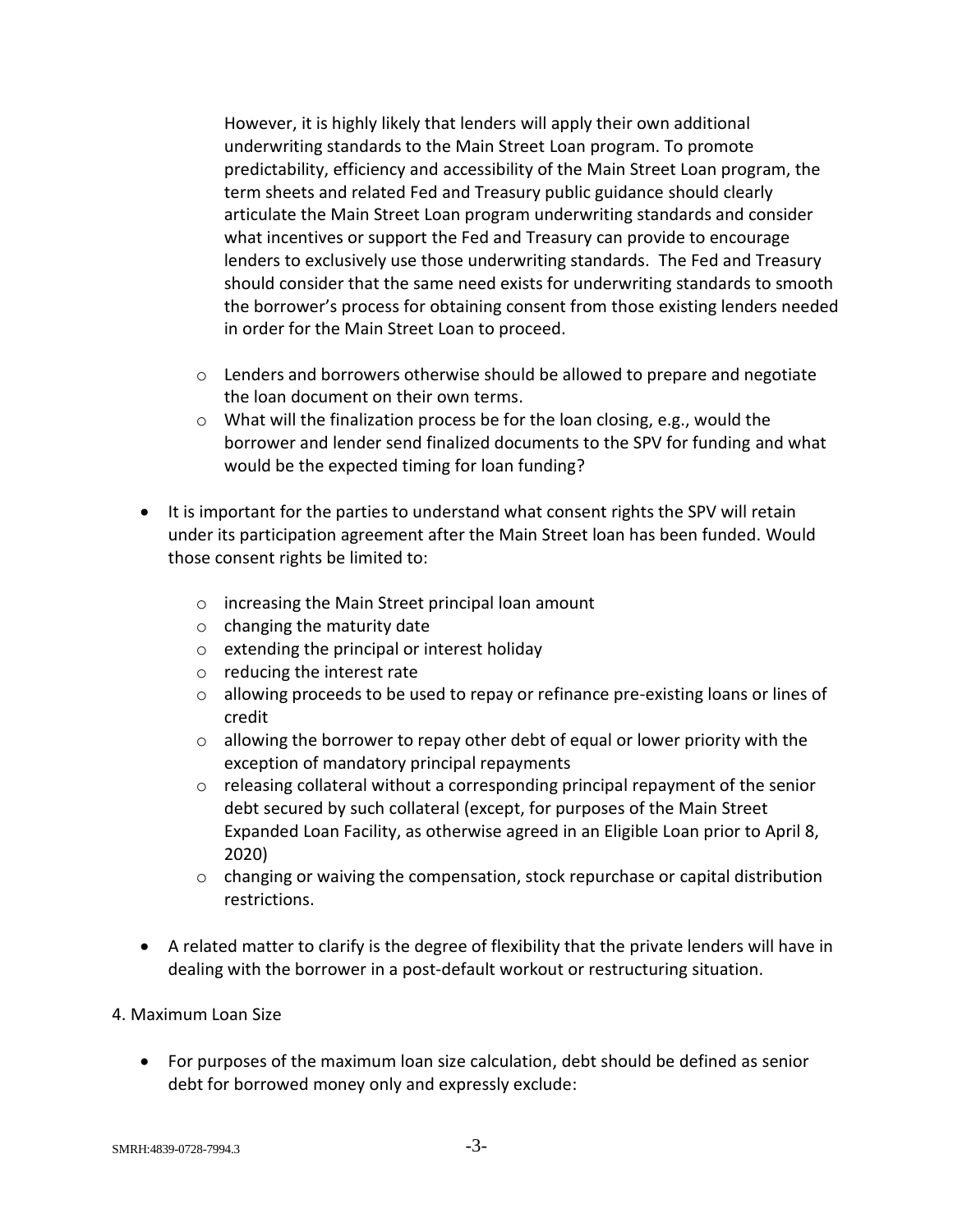- o Undrawn letters of credit.
- o Capital leases (including as characterized pursuant to ASC 842).
- $\circ$  Potentially forgivable loans under the CARES Act or other governmental loan programs relating to the COVID-19 crisis.
- o Acquisition earnout obligations.
- $\circ$  Unsecured loans or intercompany or other debt that in each case, would be subordinated to the Main Street Loans.
- o Mandatory redemption of preferred stock.
- Is the date of the Main Street Loan application considered the measurement date for the debt size limitations?
- The debt size limitations--4x FBITDA for Main Street New Loans and 6x FBITDA for Main Street Expanded Loans--are too limiting for most small and mid-sized businesses and should be increased. In addition, counting undrawn debt in the debt sizing calculation can significantly hamper a business's accessibility to Main Street Loans. This can be especially punishing to businesses that also cannot meet the terms for accessing their undrawn debt. Therefore, the Main Street Loan program should not count (and does not need to count) undrawn debt in the debt sizing calculation. The same drawing requirements that regulate (on a real-time basis) the accessibility to undrawn debt protect both the existing and Main Street lenders. Before a business can draw down on the undrawn debt in the future, it will need to satisfy the commercially-determined conditions to that debt incurrence.
- The EBITDA calculation should allow standard addbacks as agreed between the borrower and lender (such as nonrecurring or unusual expenses), and in fact the parties should be encouraged to use the EBITDA calculation contained in the borrower's other loan documents.
- Will a borrower have the ability to count as earnings in its EBITDA calculation any cash equity investments made in 2019 or in 2020 up to the date of the Main Street loan funding (i.e., including an equity investment made contemporaneous with the Main Street loan) thereby enabling the borrower to obtain a larger Main Street loan? In addition, or alternatively, will a borrower have the ability to provide valuable collateral for such purpose to provide asset-based support? This could be a very valuable feature for businesses whose 2019 EBITDA was not high but underlying fundamentals nonetheless are strong as evidenced by equity holders' willingness to make an additional investment.
- Many borrowers possess valuable assets but may not have had significant 2019 EBITDA and therefore would qualify for only a small loan (e.g., infrastructure businesses). Adding a loan to value test (in a secured loan transaction) as an alternative to the EBITDA test for maximum loan sizing would greatly increase the accessibility of the Main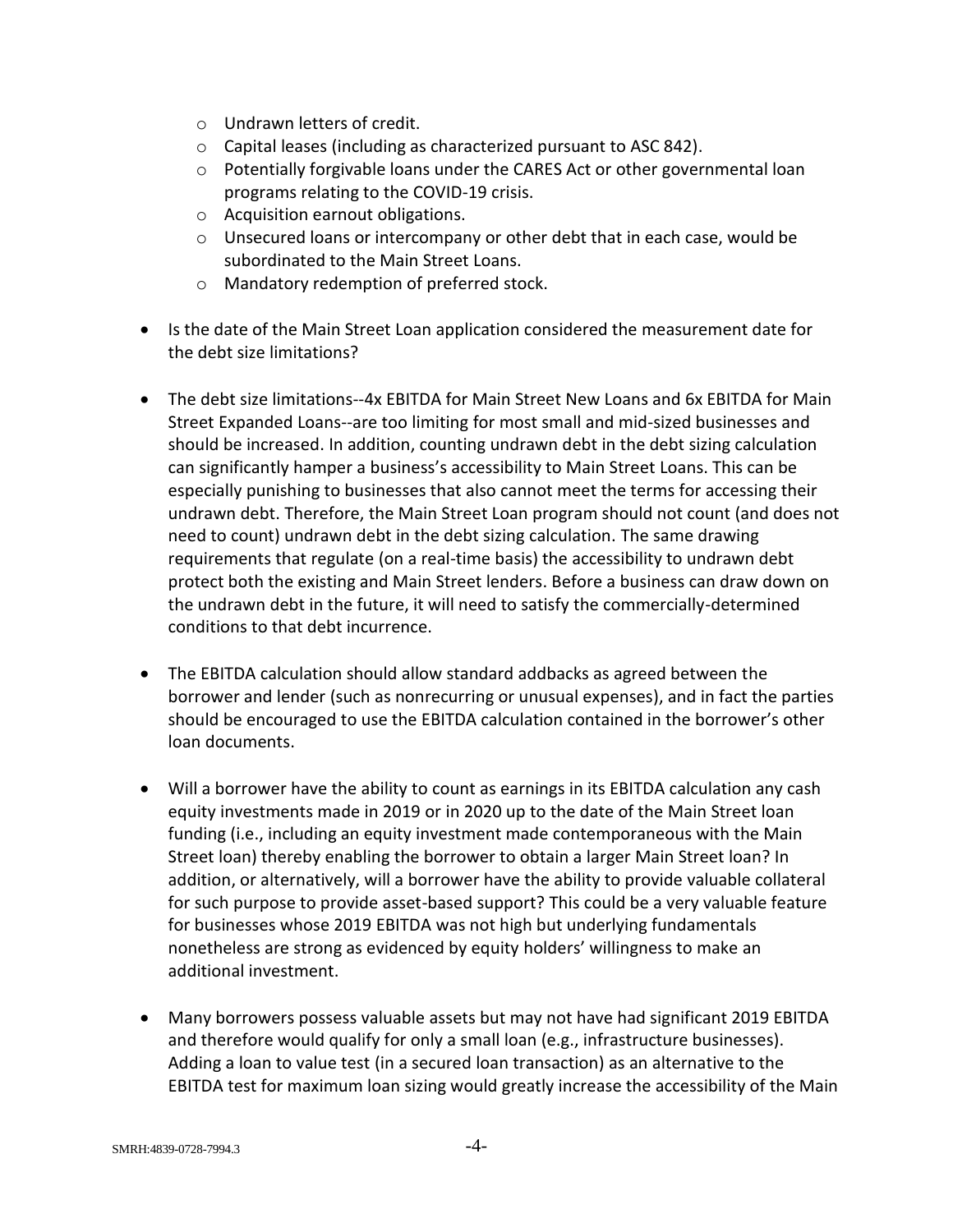Street loan program without increasing exposure to the Fed or Eligible Lender (and in many cases, this might reduce exposure).

# 5. Facility Uses & Payment Terms

- We would expect the need for amendments, consents and waivers relating to existing debt whether or not it is being expanded under Main Street Loan program. It would be very helpful for the Fed and Treasury to endorse lender flexibility in the amendment and consent process to enable borrowers to access these loans and consider the extent to which lenders' fees will limit access to the program.
- The Main Street Loan should have a 4 year maturity except to the extent an earlier maturity is needed to comply with covenants contained in the borrower's existing debt.
- Since it will be difficult to return to "business as usual" until after the COVID-19 emergency declaration is terminated, the principal and interest accrual/ payment holiday should extend until the later of (a) one year after loan issuance and (b) six months after the termination of COVID-19 emergency declaration.
- Please confirm that Main Street Loan proceeds can be used for interest payments on existing debt.
- Please clarify that all mandatory principal payments are permitted whether required due to an amortization schedule or special triggers such as asset dispositions, casualty events or excess cash flow or overadvances.
- Please confirm that a deferred payment obligation to an employee or service provider (whether or not evidenced by a note) can be repaid with the Main Street Loan proceeds. Such a repayment should be permitted as it is tantamount to an expense payment.
- The principal amortization on the Main Street Loans should not be more onerous from a borrower perspective than straight line annual amortization starting at the end of the principal amortization holiday (i.e., using the holiday described in the term sheet, the borrower would not be required to make principal reductions of more than one-third of the original principal amount in Year 2, one-third of the original principal amount in Year 3 and one-third of the original principal amount in Year 4).
- Is there a one year holiday on interest accrual or on interest payments? We assume that the lender and borrower will have broad flexibility to structure payment terms for that deferred interest and all interest, including structures that would minimize or eliminate potential tax consequences associated with imputed interest.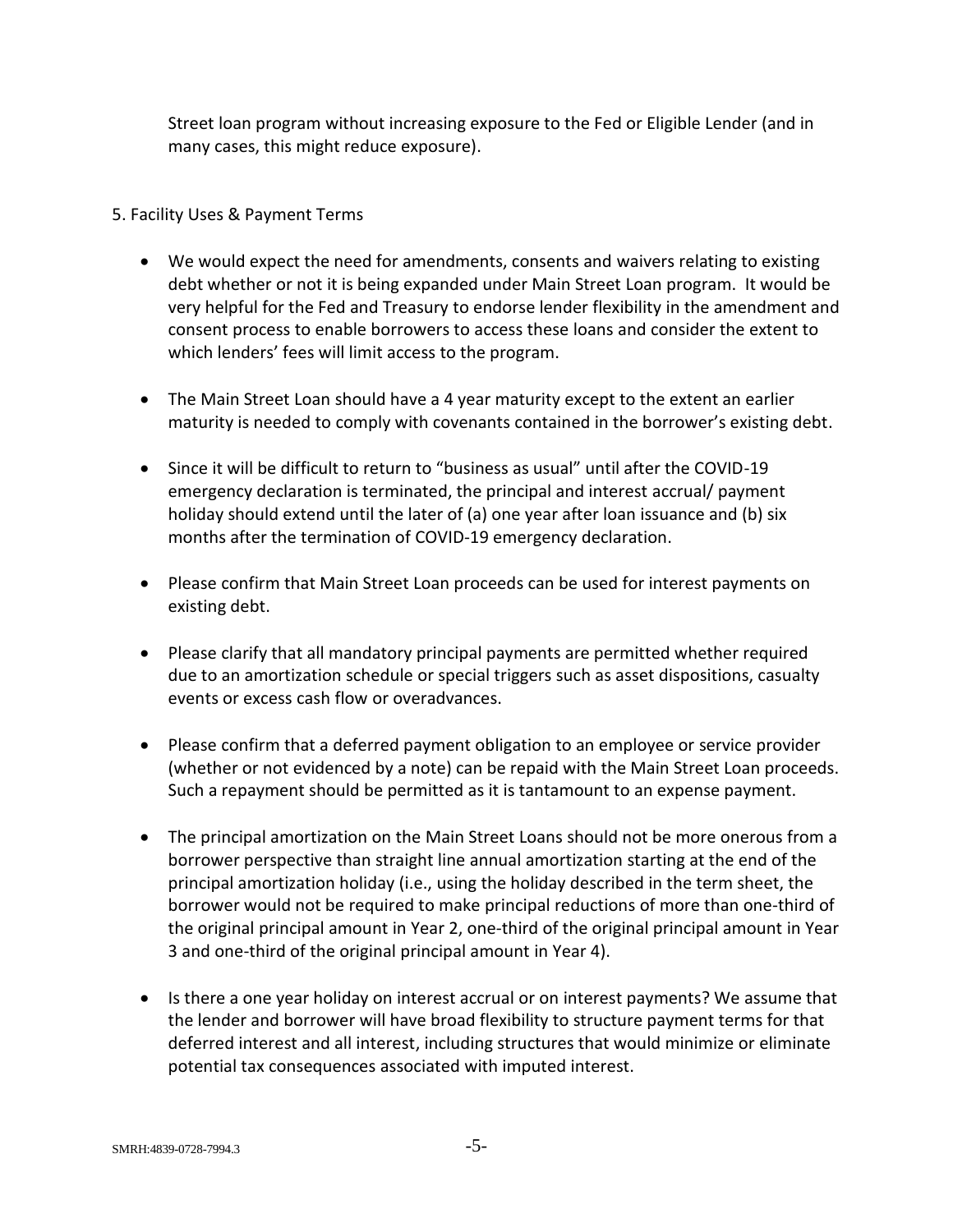- As a practical matter, it appears that many otherwise eligible lenders will not be able to operationalize loans using SOFR as the interest rate reference index within this timeframe:
	- $\circ$  SOFR remains an emerging index with many different calculation methods and significant associated volatility and uncertainty. Furthermore, there would need to be a mechanism to amend the rate to implement another reference rate option if SOFR is not available, workable, etc.
	- o Most existing loans use LIBOR (and/or other rates, such as a Prime Rate-based rate, a fixed rate or a competitive bid set rate) and introducing a different index makes it more complex to calculate, hedge, maintain spread between the different classes of debt and maintain preferred pricing arrangements in existing loan documents.
- Please confirm that a borrower will be allowed to make elective payments on a revolver.
- Please consider the need to allow for some debt forgiveness such as in the case of postdefault workouts and restructurings where lenders typically can reorganize, reduce or forgive the outstanding debt. We recognize the concern about the prohibition on loan forgiveness in Section 4003(d)(3) of the CARES Act. However, that could be interpreted as applying only to the extent of direct loans made by Treasury (and Treasury's participation in the Main Street program might not even be considered a direct loan under the CARES Act), and not as a prohibition on the Fed's authority to design the loan programs.

#### 6. Negative covenants

- Please clarify that distributions by tribal entities, quasi-governmental entities and other entities who do not have common stock and whose dividends or distributions are not for personal or private profit (e.g., returns on capital) will be allowed under the Main Street Loan programs.
	- $\circ$  Here is some further detail on tribal gaming operations: whether organized as Section 17 corporations, tribal corporations, tribal limited liability companies, chartered governmental authorities or instrumentalities, these gaming operations are considered part of an essential governmental function of federally recognized Indian tribes. Tribal gaming is regulated by federal law, the Indian Gaming Regulatory Act, 25 U.S.C. §§ 2701 et seq. ("IGRA"). IGRA requires that a Tribe have the sole proprietary interest in its gaming operation (25 U.S.C. § 2710 (b)(2)(A)). The concept that the Tribal government have the sole proprietary interest in the gaming operation contradicts any concept that tribal casino entity has the ability to issue "common stock," even if such tribal casino entity may be organized as a tribal corporation, tribal limited liability company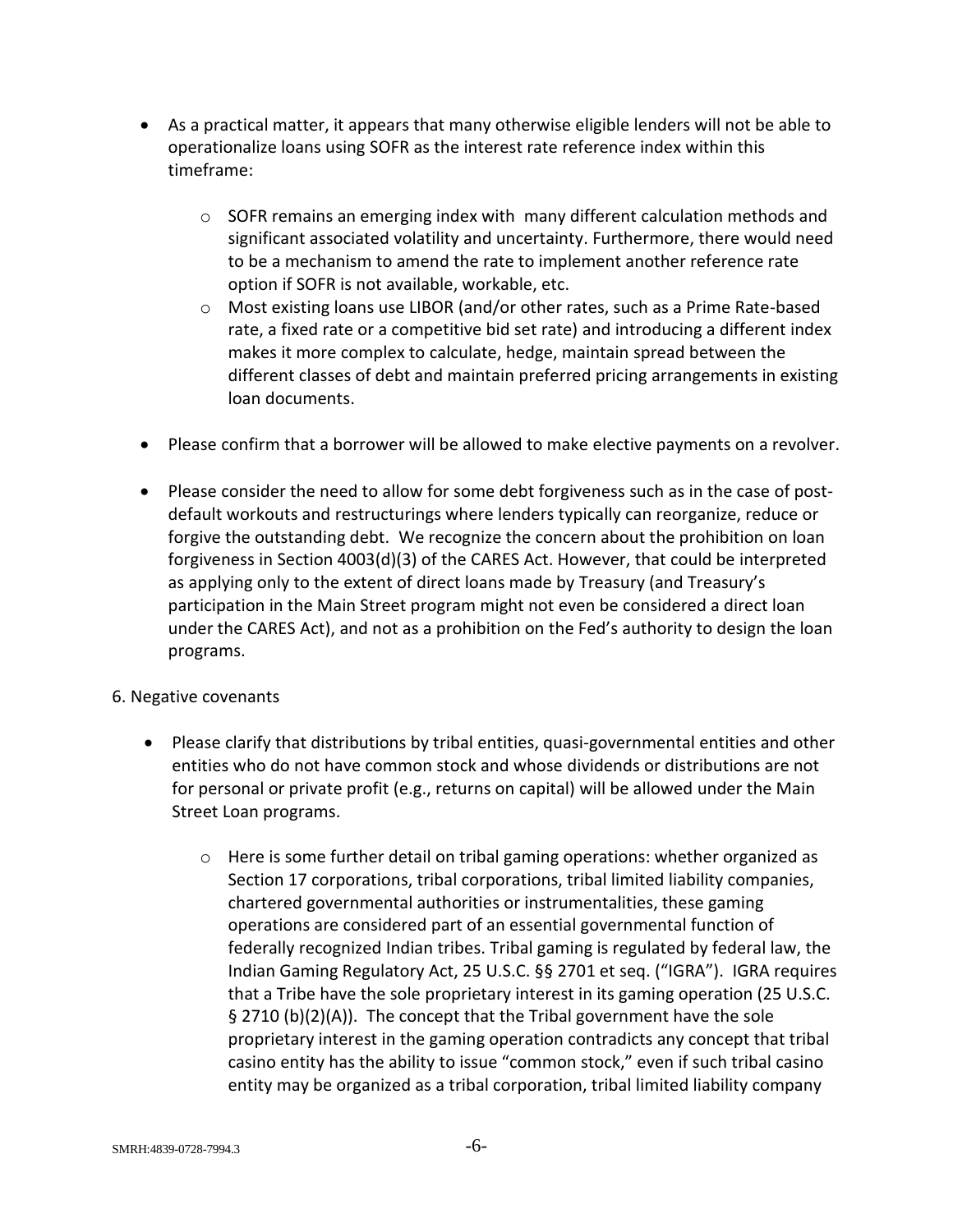or a Section 17 corporation. IGRA also requires under 25 U.S.C. § 2710(b)(2)(B) that net revenues from the gaming operation be used solely for the following five purposes: (i) to fund tribal government operations or programs; (ii) to provide for the general welfare of the Indian tribe and its members; (iii) to promote tribal economic development; (iv) to donate to charitable organizations; or (v) to help fund operations of local government agencies. As evidenced by the required uses of gaming revenues under federal law, tribal casino operations are not designed to operate for personal or private profit of the entity.

- Please confirm that distributions to disregarded (or pass-through) entities (such as S-Corps, limited liability companies and partnerships) that enable equity holders to pay taxes associated with the Eligible Borrower's business activity will be allowed. Since a tax distribution is not a return of capital and only is being made to enable an equity holder to comply with his legal obligation to pay taxes (and in doing so protects the US Treasury), this should not be considered a dividend on common stock (or is permitted as a contractually mandated payment) within the meaning of Section 4003(c)(3)(A)(ii) of the CARES Act. Using a similar analysis, please confirm that the same answer applies to a tax distribution to a holding company that is the tax paying entity.
- Please confirm that equity owners in pass through entities (such as S Corps and LLCs) who, in accordance with past conduct, receive their employment compensation in the form of distributions will not be considered dividends on common stock within the meaning of Section 4003(c)(3)(A)(ii) of the CARES Act. That type of distribution is not a return of capital and is a payment pursuant to a contractual obligation (for employment).
- Please confirm that dividends or distributions to holding company entities to pay overhead and related administrative expenses associated with the Eligible Borrower's business activity will not be considered dividends on common stock within the meaning of Section 4003(c)(3)(A)(ii) of the CARES Act.
- Please confirm that dividend payments by subsidiaries of an Eligible Borrower will be permitted.
- Please clarify how the dividend and compensation restrictions would apply for an Eligible Borrower whose common stock is acquired by another entity or an Eligible Borrower that is merged into another entity.
- Will dividends or distributions on common stock that are paid in kind be allowed?
- Please confirm that the compensation of a new employee hired in 2020 or later will not be subject to the compensation restrictions in Section 4004 of the CARES Act.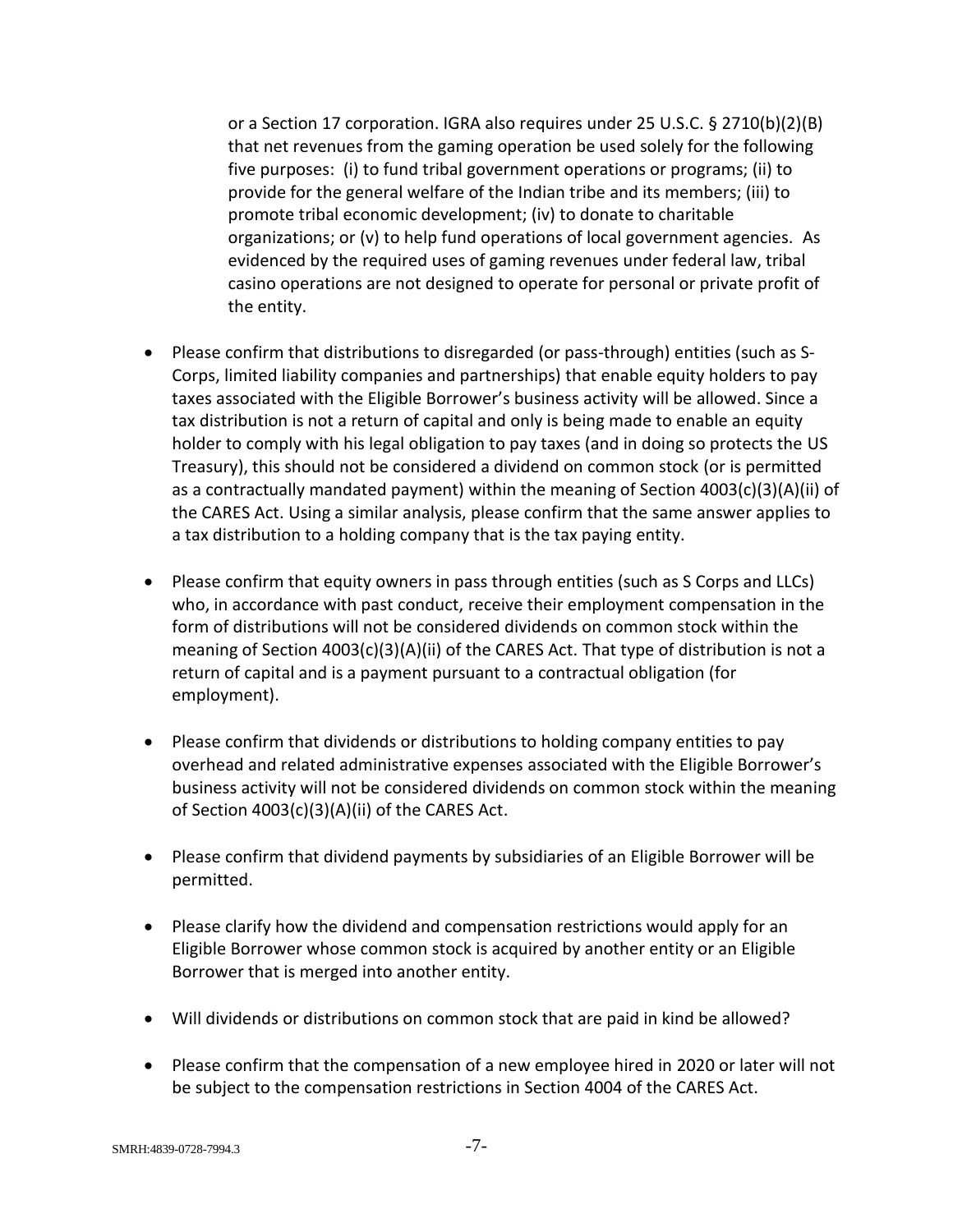- Please confirm that expense reimbursements (e.g., travel, meals and entertainment) do not constitute "other financial benefits" treated as employee compensation within the meaning of Section 4004 of the CARES Act.
- 7. Collateral and intercreditor issues
	- The requirement that the Eligible Borrower must commit to refrain from repaying other debt "of equal or lower priority" until the Eligible Loan is repaid in full (even with an exception for mandatory prepayments) creates difficult intercreditor issues. The following clarifications and changes would ease this problem:
		- $\circ$  A loan of "equal priority" should mean (1) in the case of Main Street New Loans, any unsecured debt whether existing at the Main Street closing or incurred thereafter that is not contractually subordinated to the Main Street New Loan and (2) in the case of Main Street Expanded Loans, (i) the existing loan that is being upsized and (ii) if the existing loan that is being upsized is unsecured, any unsecured debt whether existing at the Main Street Loan closing or incurred thereafter that is not contractually subordinated to the existing loan (as expanded by the Main Street Loan). Any other loan would be of higher or lower priority than the Main Street loan.
		- $\circ$  Repayments and prepayments of debt of equal priority with the Main Street loan (as applicable, the "Program Loan") should be permitted so long as the payments are shared between the Program Loan and the equity priority debt on a pro rata basis. Requiring borrowers to keep all of their debt outstanding until all of it can be paid off at the same time may be unduly expensive and counterproductive. Assuming that loans from employees or deferred payments to service providers are considered debt to which these restrictions apply, repayments should be permitted in any event without the need for pro rata treatment as that is tantamount to an expense payment.
		- $\circ$  A secured loan that is not part of the Program Loan (to be referred to here as "Secured Loan 2") should have higher priority than the Program Loan (1) in its entirety if the Program Loan is unsecured or (2) with respect to its priority collateral if the two loans are secured by different collateral or if the two are secured by the same collateral but the lender of Secured Loan 2 has higher priority in that collateral (e.g., by virtue of having a purchase money security interest or by virtue of any contractual subordination). Since Secured Loan 2 has higher priority, the borrower should be allowed to repay Secured Loan 2 in whole or in part at any time. This should apply:
			- for any Secured Loan 2 that was incurred before April 8, 2020 and
			- for any Secured Loan 2 that was incurred on or after April 8, 2020 so long as: